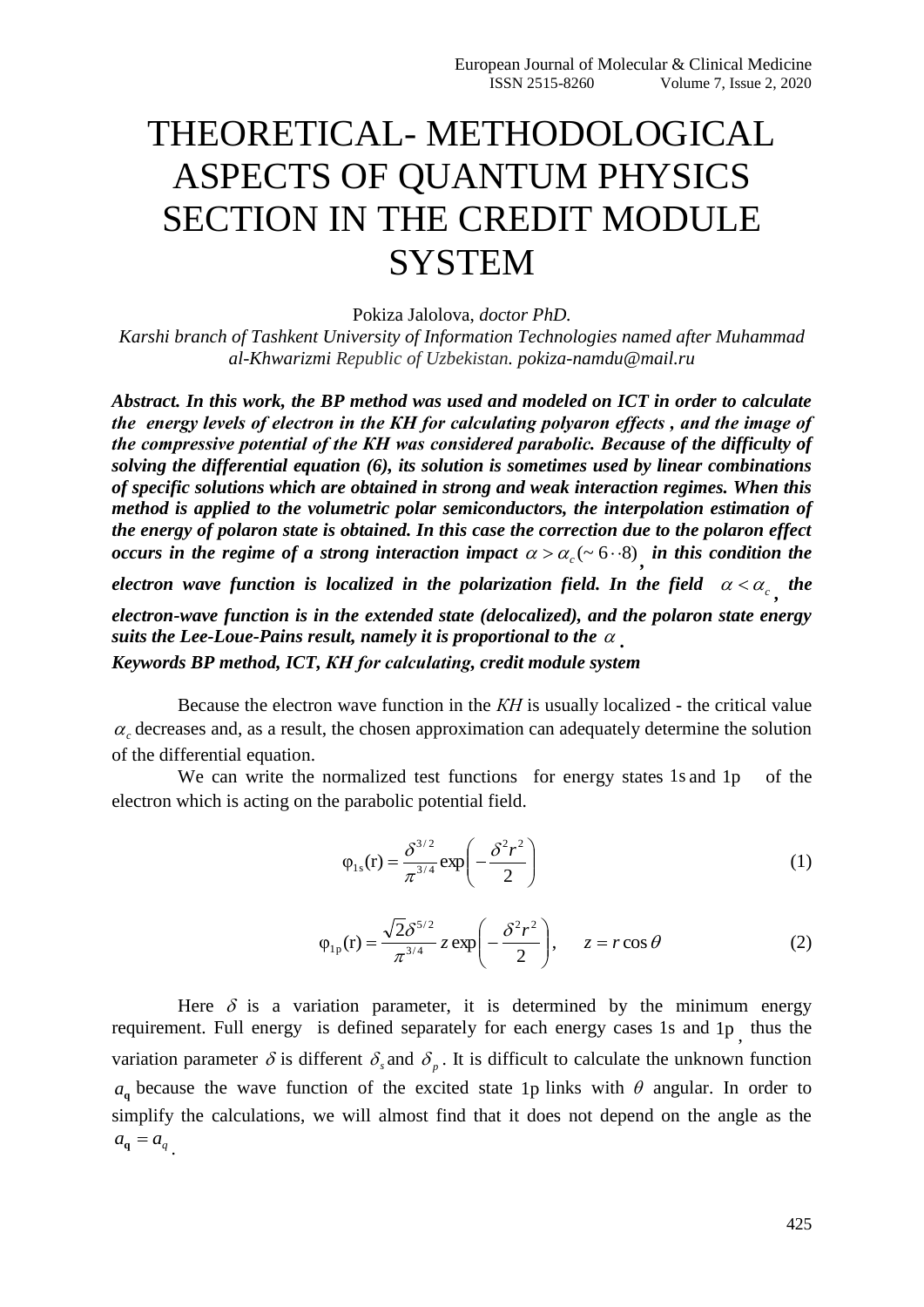We put (1) and (2) test wave functions in functional and taking into account, do integration by the angle and find the following expression for energy of states 1s and (the energy expression is written in units of  $\hbar \omega_0$ ):

$$
\varepsilon_{1s} = \frac{3\mu^2}{2} + \frac{3}{8\mu^2 R^4} - \frac{2\alpha}{\pi} \int_0^\infty dx \frac{\exp\left[ (1 - a_x)^2 x^2 / (2\mu^2) \right]}{1 + a_x^2 x^2}
$$
(3)

$$
\varepsilon_{1p} = \frac{5\mu^2}{2} + \frac{5}{8\mu^2 R^4} - \frac{2\alpha}{\pi} \int_0^\infty dx \frac{\exp\left[ (1 - a_x)^2 x^2 / (2\mu^2) \right]}{1 + a_x^2 x^2} \left[ 1 - \frac{(1 - a_x)^2 x^2}{3\mu^2} + \frac{(1 - a_x)^4 x^4}{20\mu^4} \right] \tag{4}
$$

Here, a new dimensionless variation parameter  $\mu = \delta l_0$  has been replaced instead of  $\delta$ , also the designation  $R = \sqrt{\hbar/2m\omega}/l_0$  - can be viewed as a dimensionless radius of *KH*.

In private case, if  $a_x = a$  is given, functions (3) and (4) will be transferred to the results of LLPH [10]. In terms of functional meaning, (4) is full energy of the excited state 1p , the polarization potentials of expressions and are also calculated by (2) - state of the wave function 1p. This condition which consistent with the electronic configuration of the polarization of the environment (2), is called a relaxed excited state [7] (RES, relaxed excited state).

In particular, if  $a_x = 0$  is given, in this case results of adiabatic strong linkage create from the functions  $(3)$  and  $(4)$ .

Generally, the unknown  $a_x$  function is found for 1s and 1p cases by using the minimum condition of functions (13) and (14). In the result, it is possible to obtain 3- and 7 degree algebraic equations accordingly 1s and 1p cases for  $a_x$ . However, in order to simplify calculations, it is advisable to choose a simpler approximate function for  $a_x$ . To do this, we use solution in the iterative form of 3-level algebraic equation.

$$
a_x = \frac{1 + a_x^2 x^2}{1 + a_x^2 x^2 + 2\mu^2} \approx \frac{1 + \gamma x^2}{1 + \gamma x^2 + 2\mu^2}
$$
(5)

Here,  $\gamma$  is a new variation parameter,  $0 < \gamma < 1$ . According to the conducted test calculations the approximate function (5) gives very close results to the exact solution [5] of the differential equation. In addition, the approximate function (5) also yields a more accurate result for the excited state energy (4), these results are more accurate than other LLPH methods [1,2].

## Discussion of the obtained results

If environment polarization is not taken a consideration, the problem under consideration is the spherical oscillator issue, its state energy 1s and 1p are equal to  $(3/2)\hbar\omega$  and  $(5/2)\hbar\omega$  [1]. So the correction for the polyaron effect on these levels should be equal to the followings (energies are written in units of  $\hbar\omega_0$ )

$$
\Delta E_{1s} = \varepsilon_{1s} - \frac{3}{2R^2}, \quad \Delta E_{1p} = \varepsilon_{1p} - \frac{5}{2R^2}
$$
 (6)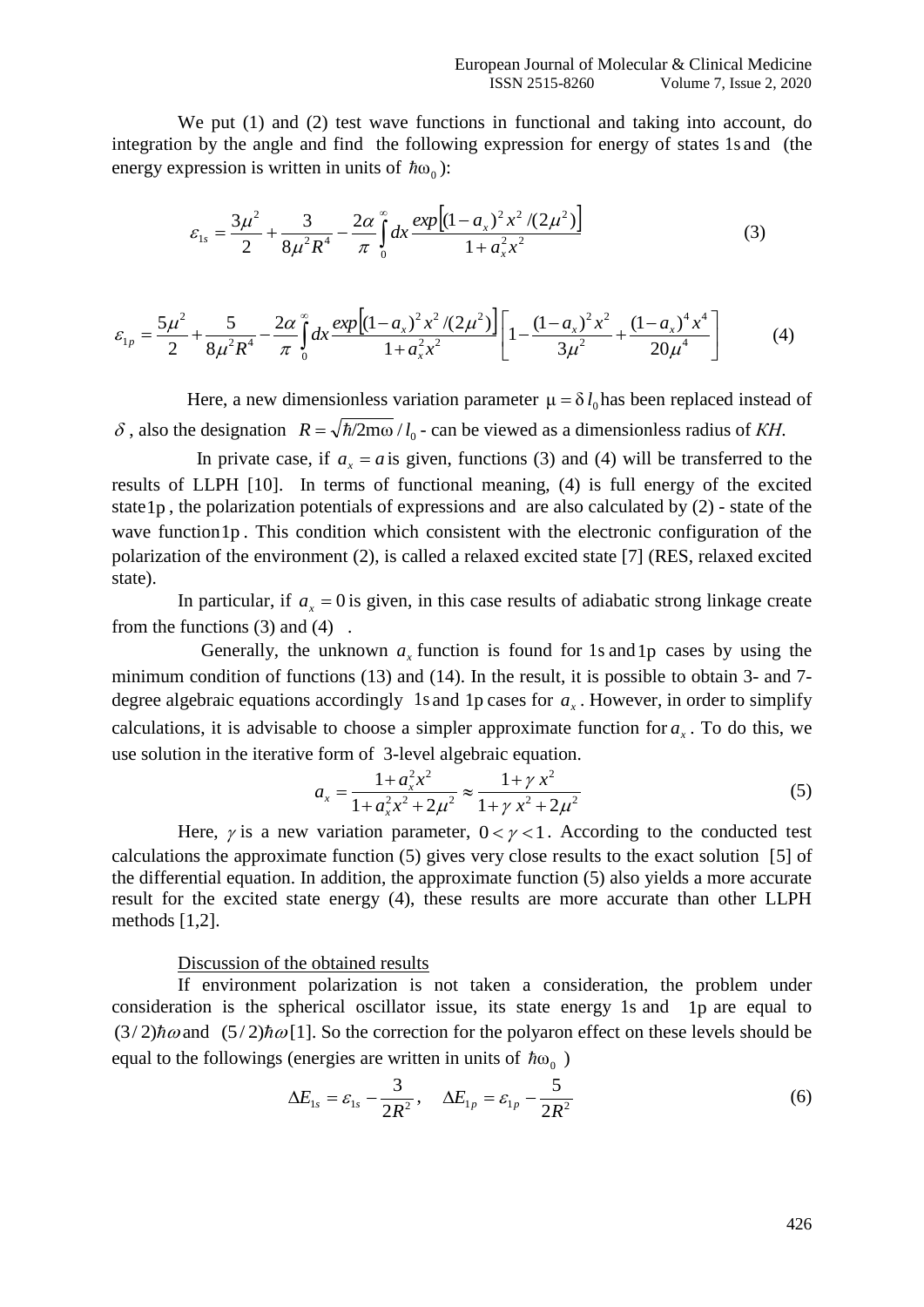



Figure 1. Graph of linkage the polaron shift of 1s level of the electron in the values  $\alpha = 3$  and  $\alpha = 7$  of Fryolix constant to the R dimensionless radius of KN: a dashed line - is given on the basis of the function (5), a continuous line - is given on the basis of the exact solution [5], and is given 3D model in the means of ICT.

In the figure 1 is illustrated the linkage of the polaron shift of 1s level of the electron for the values of the Fryolix constant  $\alpha = 3$  and  $\alpha = 7$  to the KN radius (dashed line) *R* using (5), and is given the 3D model on the basis of ICT.

In this figure is also given the results (continuous line) of the polaron shift based on the exact solution of [5] of the of (6) equation . As can be seen from the figure, using approximation (5) can yield satisfactory results for all levels of energy.

In the figures 2 and 3 are illustrated the linkage of the polaron shift of 1s and 1p the energy level of electron to the given radius of KN *R* : here (15) the linkage is obtained by approximation is shown in the continuous line, the linkage which is obtained on the basis of LLPH method is shown in the dashed line, and the linkage which is obtained on the basis of adiabatic strong linkage method is shown in the *bar-dashed* line.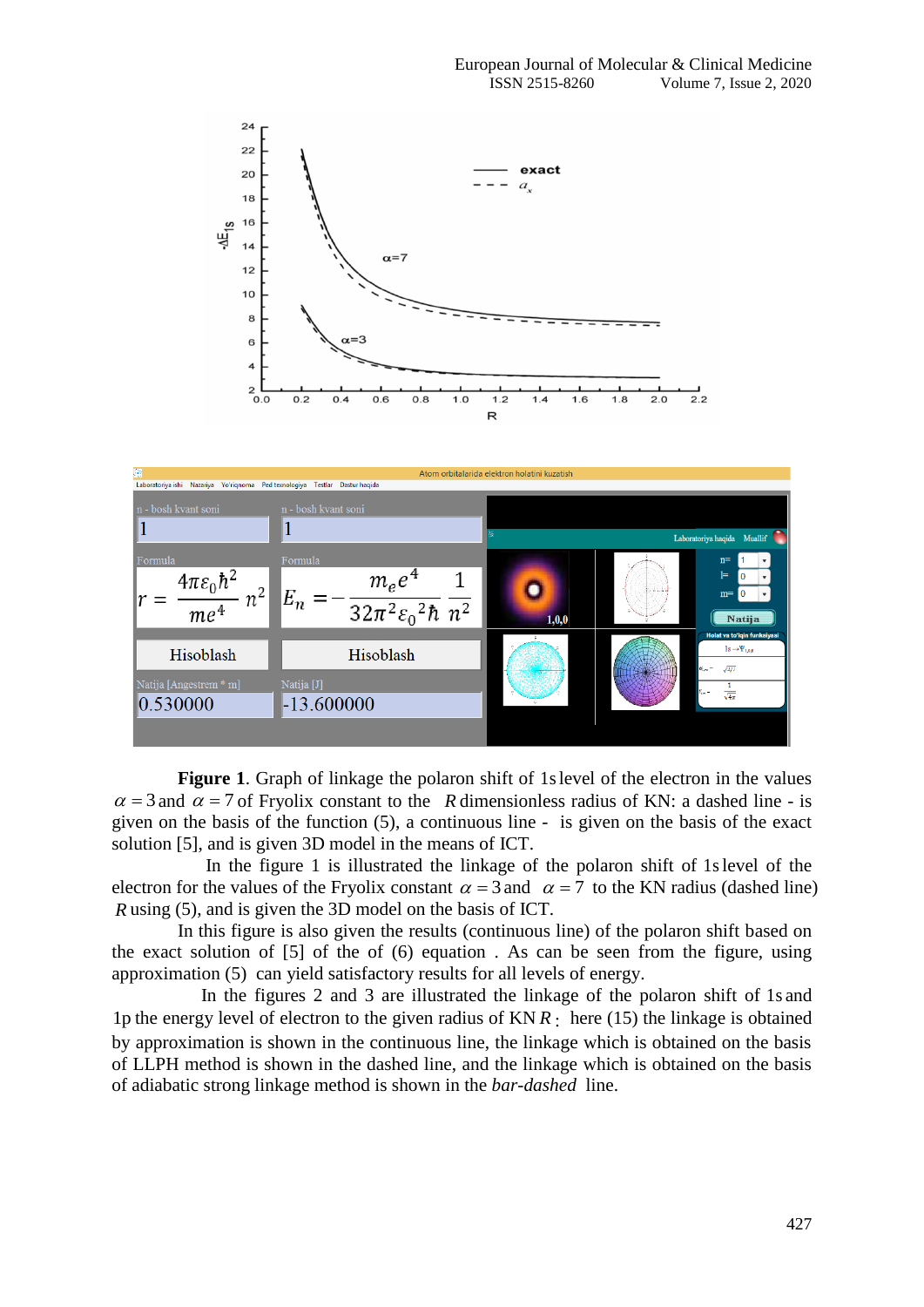

Figure 2. Graph of linkage polaron shift of the 1s level of electron in the values of Fryolix constant  $\alpha = 1,3,7$  to the dimensionless radius of KN R: *continuous* line - the linkage which is obtained by approximation 15), the linkage which is obtained on the basis of LLPH method is shown in *dashed line* and the linkage which is obtained on the basis of the adiabatic strong linkage method is shown in the *bar*-*dashed* line.

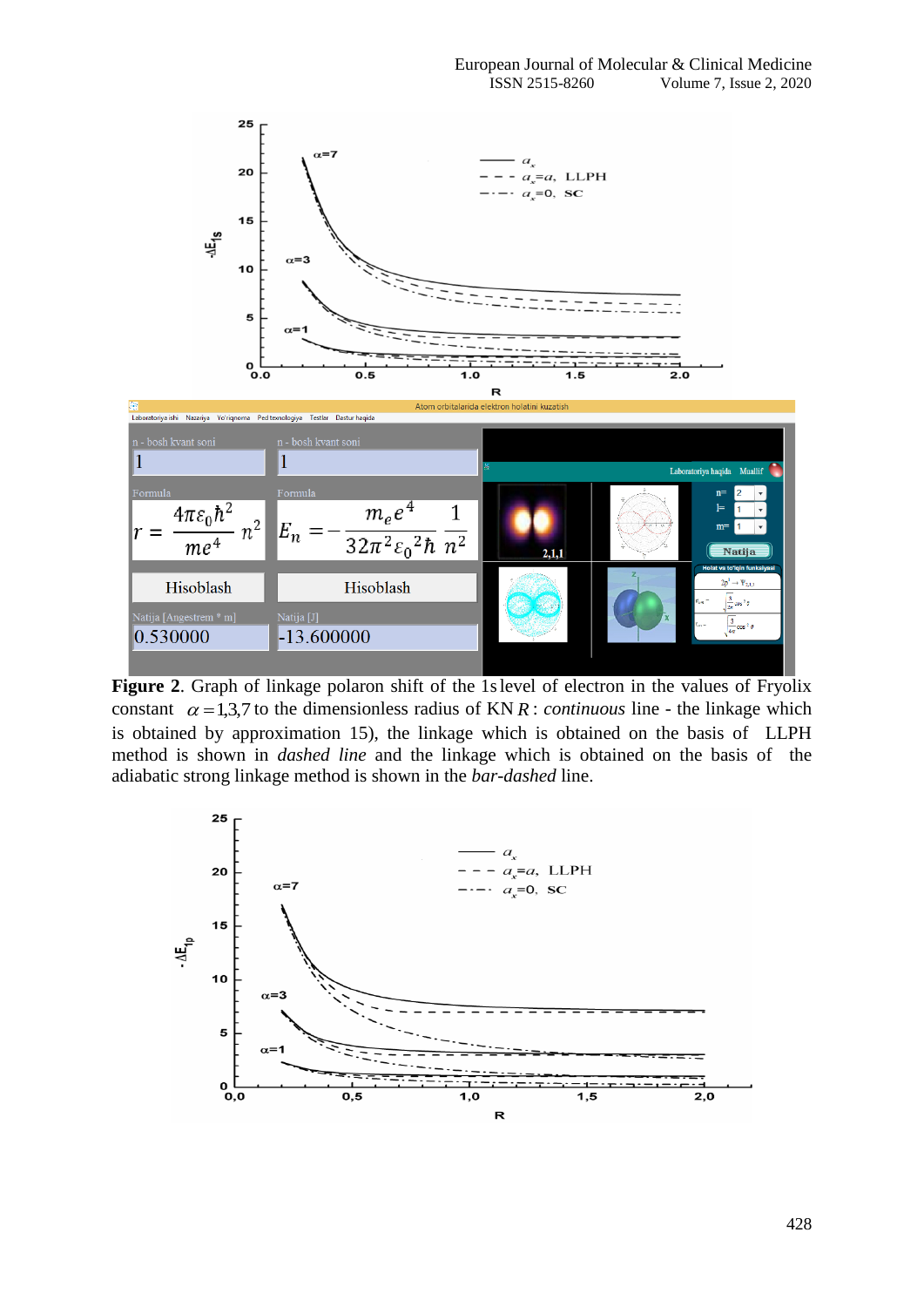

**Figure 3**. Graph of linkage polaron shift of the 1p level of electron in the values of Fryolix constant  $\alpha = 1,3,7$  to the dimensionless radius of KN R : *continuous line* - (5) the linkage which is obtained by approximation (5), the linkage which is obtained on the basis of LLPH method is shown in *dashed line* and the linkage which is obtained on the basis of the adiabatic strong linkage method is shown in the *bar*-*dashed* line.

It can be seen that the correction of the polaron effect to the energy levels increases under the strong localization conditions  $R/l_0 \ll 0.5$ , when the radius of the KN is much smaller than the polaron radius. This regime corresponds to adiabatic *strong linkage polaron*: the speed of movement of the electron in polarization field - are greater than the speed of movement of ions and ions cannot be synchronized to the electron.

The case  $R/I_0 > 0.5$  corresponds to the polaron regime of the intermediate linkage, in this case the energy is created due to the polarity correction to the surfaces electron-phonon correlation. In Buymistrov-Pekar's theory, this correlation is accounted for by the linkage of the phonon wave function (3) to the electron coordinate.

As can be shown in Figures 2 and 3, the approximate function (15) allows calculating the polaron shift of the energy levels to the KN radius compared to other approximate methods.

The approximation of the LLPH ( $a_x = a$  method can be shown that, when the value of the KH radius is  $R/l_0 > 0.5$ , the polaron shift of the levels remains constant in the order of  $\alpha$  as the theory of Li-Lou-Pains - namely, it is almost independent of the KH radius (see the figure 3).

In the figure 4 is illustrated the linkage 1s and 1p energy levels of the electron which is calculated on the basis of approximation  $(5)$  to the KN radius R. The Fryolix constant is taken as  $\alpha = 2.45$ , this value corresponds approximately to the CuCl semiconductor.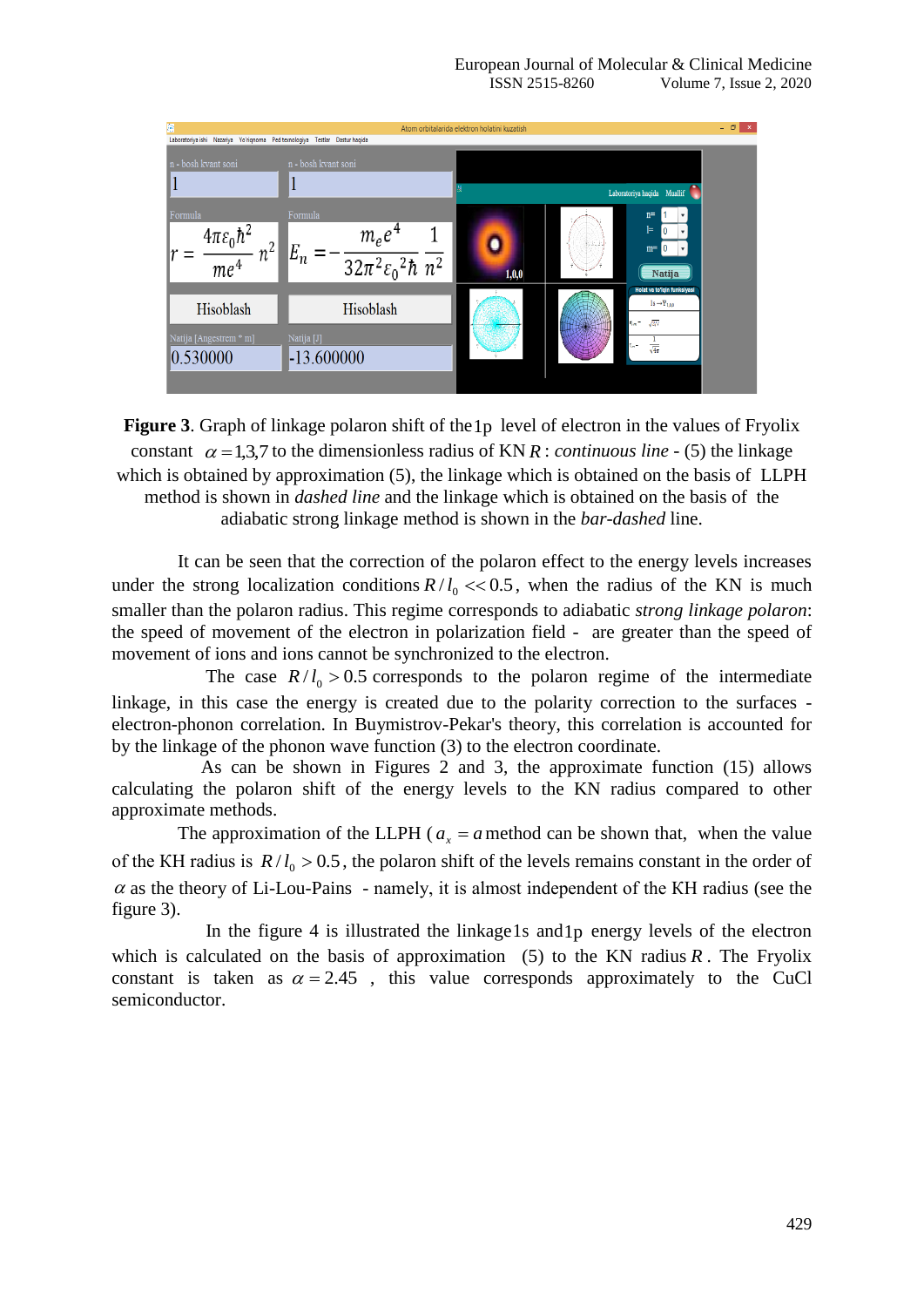

Figure 4. The linkage of 1s and 1p energy levels of electrons which are made of semiconductor CuCl ( $\alpha = 2.45$ ) in KH to the KH radius R: continuous line - polyaronic effects are included, dashed line - polyaronic effects excluded.

## *References:*

- [1] Jalolova P.M. Evaluation energy of electrons in centersd(-) in Si and Ge with variational monte carlo method. Anisotropy Of the mass. SCOPUS/ International Journal of Advanced Science and Technology Vol. 28, No. 15, (2019), pp. 525-532 Egypt, 2019
- [2] Jalolova P.M. Calculation And Modeling Energy Levels In The Atom On The Basis Of Information Technology European Journal of Research and Reflection in Educational Sciences. №12. октябрь Республика Германия. 2019
- [3] P.M.Jalolova. An electron program for studying the state and electron function of electrons in a hydrogen atom. Tashkent, 2019 —№ Certificate number DGU 059524. Jalolova P.M. The plotting of the atom orbit using the Maple program. Science and world, Wolgograd, 2018, pp. 19-23.
- [4] Jalolova P.M. METHODS OF ATOMIC PHYSICS CLASSES ORGANIZATION BASED ON E-LEARNING TECHNOLOGIES European Journal of Research and Reflection in Educational
- [5] Jalolova P.M. BELONG TO THE PHYSICSON THE BASIS OF ICT International Journal of Advanced Science and Technology Vol 29, No.(2020), pp.1547-7. 553 https://www.scopus.com/authid/detail.uri?authorId=57216485387&eid=2-s2.0-85083648809
- [6] Jalolova P.M. METHODS OF USING INFORMATION TECHNOLOGIES IN THE STUDY OF PHYSICS. Materialien von XVI International wissenschaftliche und praktische Konferenz Modernes wissenschaftliches Potenzial - 2020, 28. Februar - 7. März Berlin. [https://drive.google.com/drive/folders/1i16pFKfUhat\\_IUYGcZltZc213AMafuTh?usp=sh](https://drive.google.com/drive/folders/1i16pFKfUhat_IUYGcZltZc213AMafuTh?usp=sharing) [aring](https://drive.google.com/drive/folders/1i16pFKfUhat_IUYGcZltZc213AMafuTh?usp=sharing)
- [7] Jalolova P.M. The use of innovative educational technologies in the organization of laboratory classes on "Physics" in the credit module system. The role and importance of innovative technologies in the digitization of social spheres Collection of reports of the Republican scientific-practical conference 132-p Karshi April 29-30, 2020.